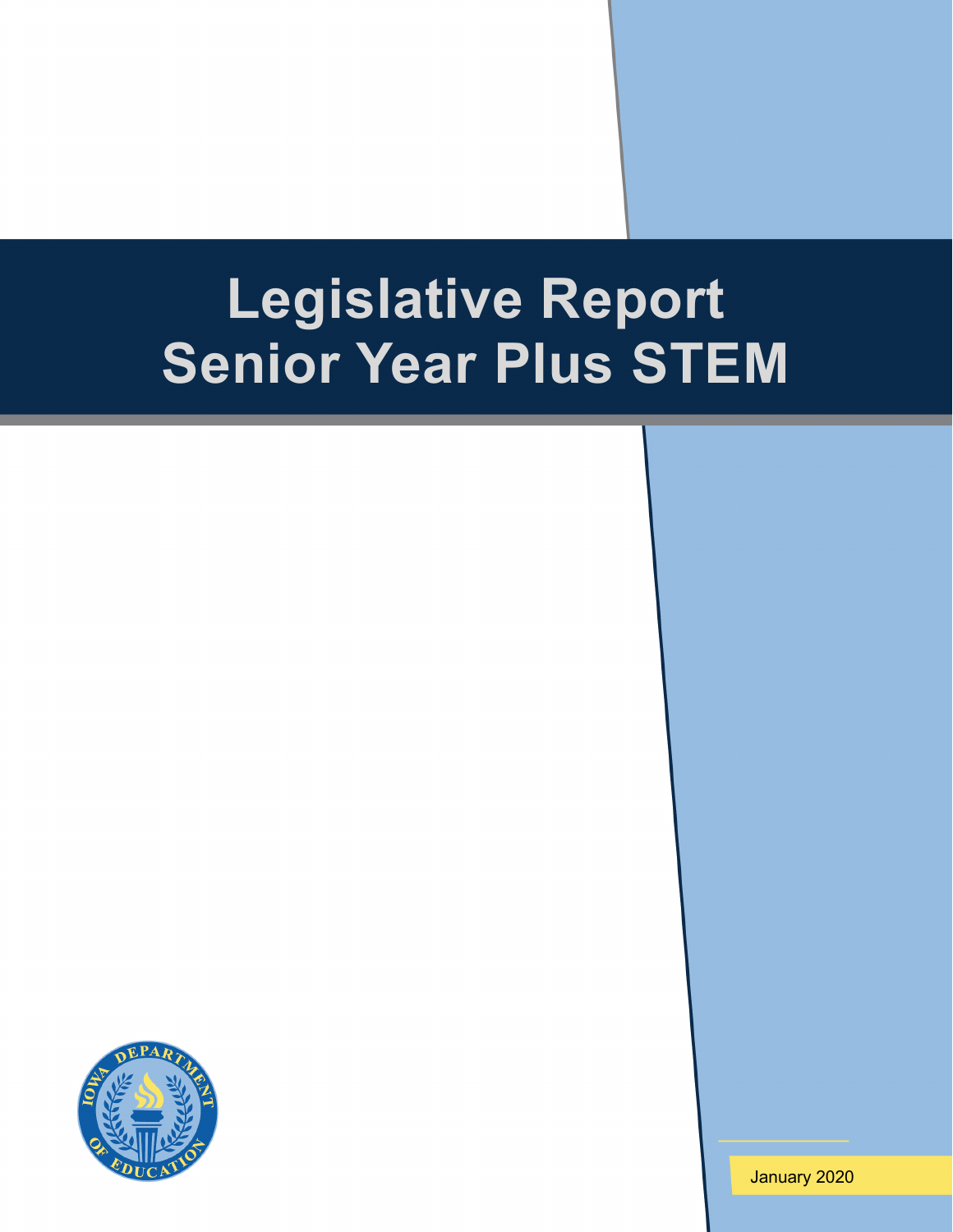State of Iowa Department of Education Grimes State Office Building 400 E. 14th Street Des Moines, IA 50319-0146

### **State Board of Education**

Brooke Axiotis, President, Des Moines Michael Bearden, Vice President, Gladbrook Bettie Bolar, Marshalltown Joshua Byrnes, Osage Angela English, Dyersville Michael L. Knedler, Council Bluffs Mike May, Spirit Lake Mary Ellen Miller, Wayne County Kimberly Wayne, Des Moines Fez Zafar, Student Member, Clive

# **Administration**

Ryan M. Wise, Director and Executive Officer of the State Board of Education

#### **Division of Learning and Results**

W. David Tilly, Deputy Director

#### **Bureau of Information and Analysis Service**

Jay Pennington, Bureau Chief

It is the policy of the Iowa Department of Education not to discriminate on the basis of race, creed, color, sexual orientation, gender identity, national origin, sex, disability, religion, age, political party affiliation, or actual or potential parental, family or marital status in its programs, activities, or employment practices as required by the Iowa Code sections 216.9 and 256.10(2), Titles VI and VII of the Civil Rights Act of 1964 (42 U.S.C. § 2000d and 2000e), the Equal Pay Act of 1973 (29 U.S.C. § 206, et seq.), Title IX (Educational Amendments, 20 U.S.C.§§ 1681 – 1688), Section 504 (Rehabilitation Act of 1973, 29 U.S.C. § 794), and the Americans with Disabilities Act (42 U.S.C. § 12101, et seq.). If you have questions or complaints related to compliance with this policy by the Iowa Department of Education, please contact the legal counsel for the Iowa Department of Education, Grimes State Office Building, 400 E. 14th Street, Des Moines, IA 50319-0146, telephone number: 515-281-5295, or the Director of the Office for Civil Rights, U.S. Department of Education, Citigroup Center, 500 W. Madison Street, Suite 1475, Chicago, IL 60661-4544, telephone number: 312-730-1560, FAX number: 312-730-1576, TDD number: 877-521-2172, email: OCR.Chicago@ed.gov.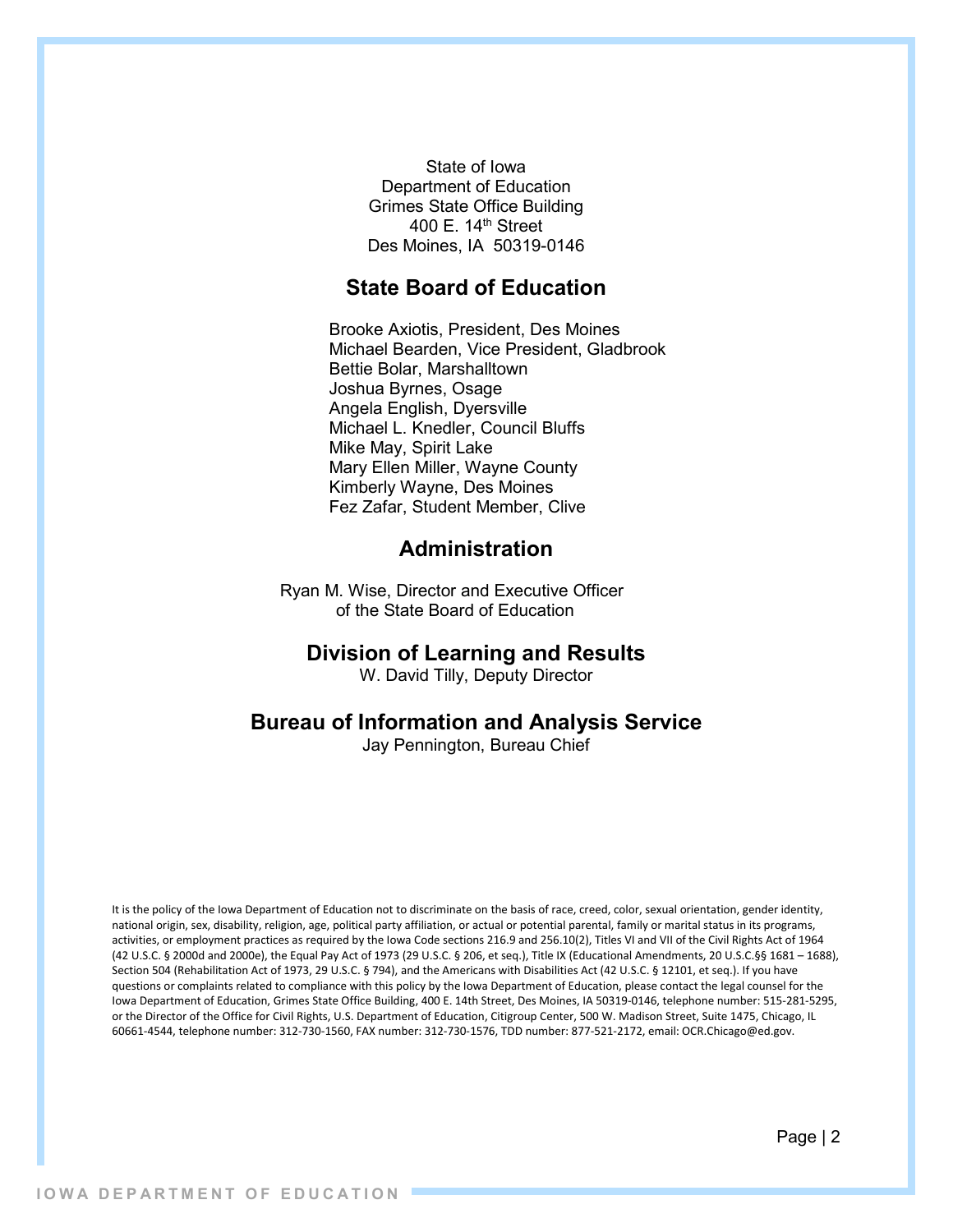# **LEGISLATIVE REQUIREMENT - IOWA CODE 261E.3 J**

All eligible postsecondary institutions providing programming under this chapter shall include the unique student identifier assigned to students while in the kindergarten through grade twelve system as a part of the institution's student data management system. Eligible postsecondary institutions providing programming under this chapter shall cooperate with the department on data requests related to the programming. All eligible postsecondary institutions providing programming under this chapter shall collect data and report to the department on the proportion of females and minorities enrolled in science, technology, engineering, and mathematics-oriented educational opportunities provided in accordance with this chapter. The department shall submit the programming data and the department's findings and recommendations in a report to the general assembly annually by January 15.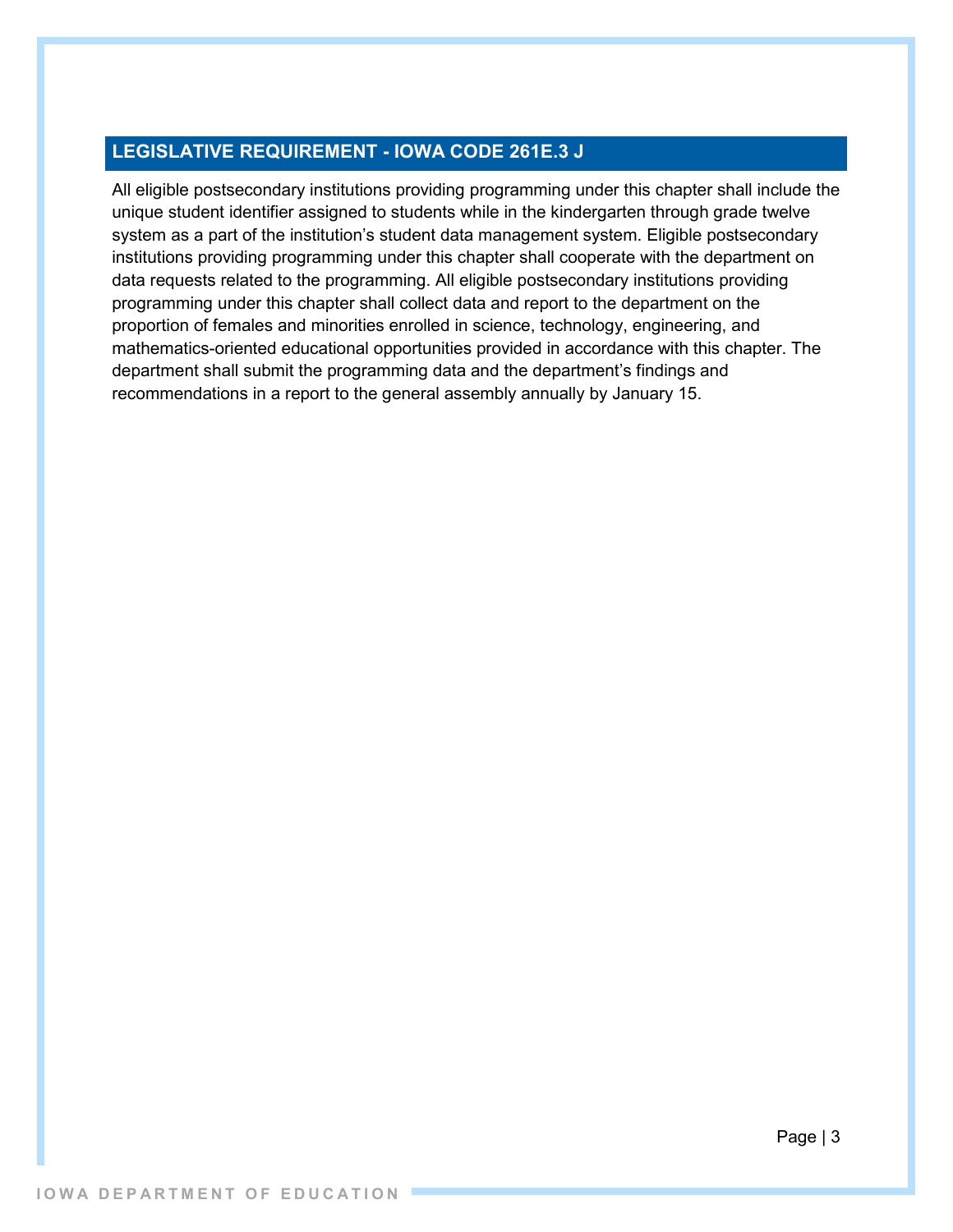# **ADVANCED PLACEMENT ENROLLMENT IN STEM**

#### 2016-17 2017-18 2018-2019 Race/ **Ethnicity** Number of Courses Percent\* Number of STEM Percent Number of Courses Percent<sup>\*</sup> Number of STEM Percent Number of Courses Percent \* Number of STEM Percent Asian 979 5.8% 381 7.5% 1,108 6.3% 441 8.5% 1,160 6.5% 486 8.5% Black 777 4.6% 169 3.3% 754 4.3% 155 3.0% 891 5.0% 174 3.1% Hispanic 1,456 8.6% 306 6.0% 1,392 7.9% 312 6.0% 1,574 8.8% 376 6.6% Multi-racial 561 3.3% 148 2.9% 660 3.8% 162 3.1% 702 3.9% 190 3.3% Native American 29 0.2% 10 0.2% 31 0.2% 8 0.2% 27 0.2% 5 0.1% Pacific Islander 17 0.1% 4 0.1% 22 0.1% 4 0.1% 17 0.1% 7 0.1% White 13,105 77.4% 4,048 79.9% 13,555 77.4% 4,100 79.1% 13,549 75.6% 4,451 78.2% Total 16,924 100.0% 5,066 100.0% 17,522 100.0% 5,182 100.0% 17,920 100.0% 5,689 100.0%

#### **ADVANCED PLACEMENT COURSE ENROLLMENT BY RACE/ETHNICITY**

Source: Iowa Department of Education, Student Reporting in Iowa collection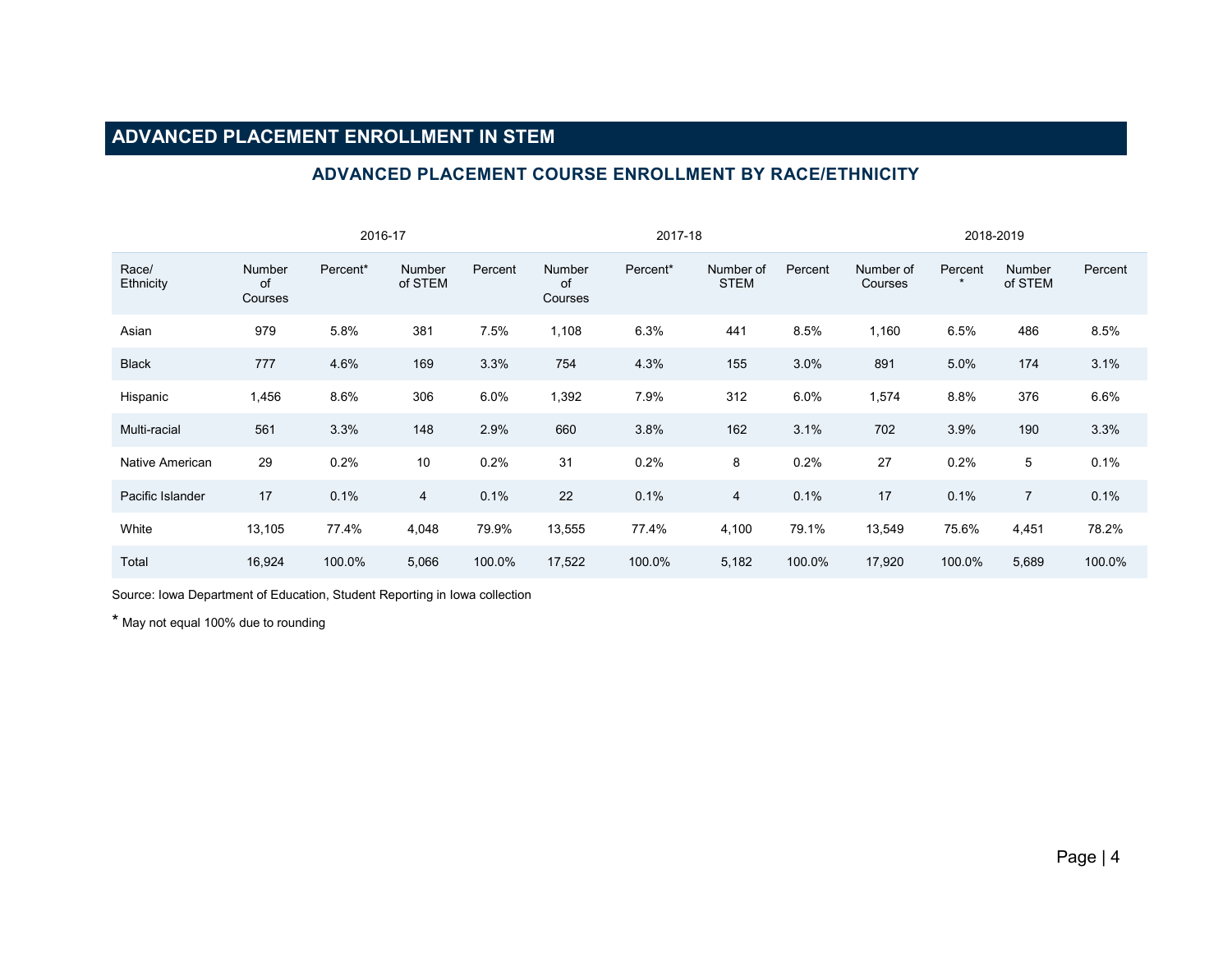#### **ADVANCED PLACEMENT COURSE ENROLLMENT BY GENDER**

|        |                      | 2016-17  |                          |         |                         | 2017-18  |                             | 2018-19 |                      |          |                                    |         |
|--------|----------------------|----------|--------------------------|---------|-------------------------|----------|-----------------------------|---------|----------------------|----------|------------------------------------|---------|
| Gender | Number of<br>Courses | Percent* | Number of<br><b>STEM</b> | Percent | Number<br>of<br>Courses | Percent* | Number<br>of<br><b>STEM</b> | Percent | Number of<br>Courses | Percent* | <b>Number</b><br>of<br><b>STEM</b> | Percent |
| Female | 9,318                | 55.1%    | 2,326                    | 45.9%   | 9,595                   | 54.8%    | 2,419                       | 46.7%   | 9,906                | 55.3%    | 2,651                              | 46.6%   |
| Male   | 7,606                | 44.9%    | 2,740                    | 54.1%   | 7,927                   | 45.2%    | 2,763                       | 53.3%   | 8,014                | 44.7%    | 3,038                              | 53.4%   |
| Total  | 16,924               | 100.0%   | 5,066                    | 100.0%  | 17,522                  | 100.0%   | 5.182                       | 100.0%  | 17,920               | 100.0%   | 5,689                              | 100.0%  |

Source: Iowa Department of Education, Student Reporting in Iowa collection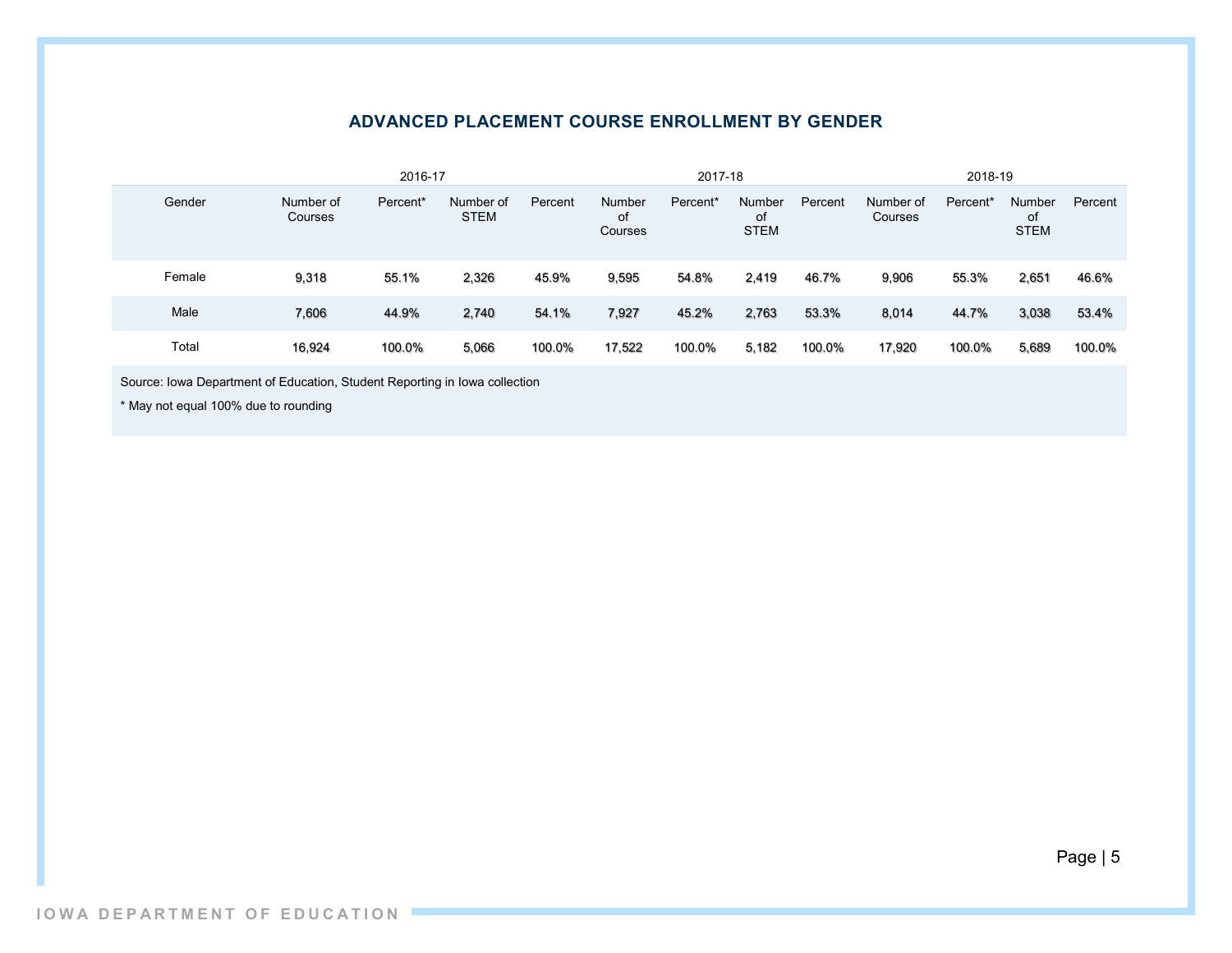# **CONCURRENT ENROLLMENT IN STEM**

|                    |                         | 2016-17  |                   |         |                         | 2017-18  |                          |         |                      | 2018-2019 |                   |         |
|--------------------|-------------------------|----------|-------------------|---------|-------------------------|----------|--------------------------|---------|----------------------|-----------|-------------------|---------|
| Race/<br>Ethnicity | Number<br>0f<br>Courses | Percent* | Number<br>of STEM | Percent | Number<br>0f<br>Courses | Percent* | Number of<br><b>STEM</b> | Percent | Number of<br>Courses | Percent   | Number<br>of STEM | Percent |
| Asian              | 1,366                   | 3.1%     | 695               | 4.3%    | 1,488                   | 3.1%     | 624                      | 3.8%    | 1,442                | 3.0%      | 658               | 4.3%    |
| <b>Black</b>       | 1,308                   | 2.9%     | 524               | 3.2%    | 1,539                   | 3.2%     | 604                      | 3.7%    | 1,501                | 3.2%      | 584               | 3.8%    |
| Hispanic           | 3,453                   | 7.7%     | 1,445             | 8.9%    | 3,868                   | 8.1%     | 1,488                    | 9.1%    | 4,090                | 8.6%      | 1432              | 9.4%    |
| Multi-racial       | 1,068                   | 2.4%     | 440               | 2.7%    | 1,254                   | 2.6%     | 476                      | 2.9%    | 1,293                | 2.7%      | 473               | 3.1%    |
| Native American    | 117                     | 0.3%     | 49                | 0.3%    | 119                     | 0.3%     | 42                       | 0.3%    | 120                  | 0.3%      | 44                | 0.3%    |
| Pacific Islander   | 60                      | 0.1%     | 19                | 0.1%    | 64                      | 0.1%     | 27                       | 0.2%    | 75                   | 0.2%      | 21                | 0.1%    |
| White              | 37,294                  | 83.5%    | 13,155            | 80.6%   | 39,231                  | 82.5%    | 13,044                   | 80.0%   | 39,123               | 82.1%     | 11978             | 78.9%   |
| Total              | 44,666                  | 100.0%   | 16,327            | 100.1%  | 47,563                  | 100.0%   | 16,305                   | 100.0%  | 47,644               | 100.0%    | 15190             | 100.0%  |

### **CONCURRENT ENROLLMENT BY RACE/ETHNICITY**

Source: Iowa Department of Education, Student Reporting in Iowa collection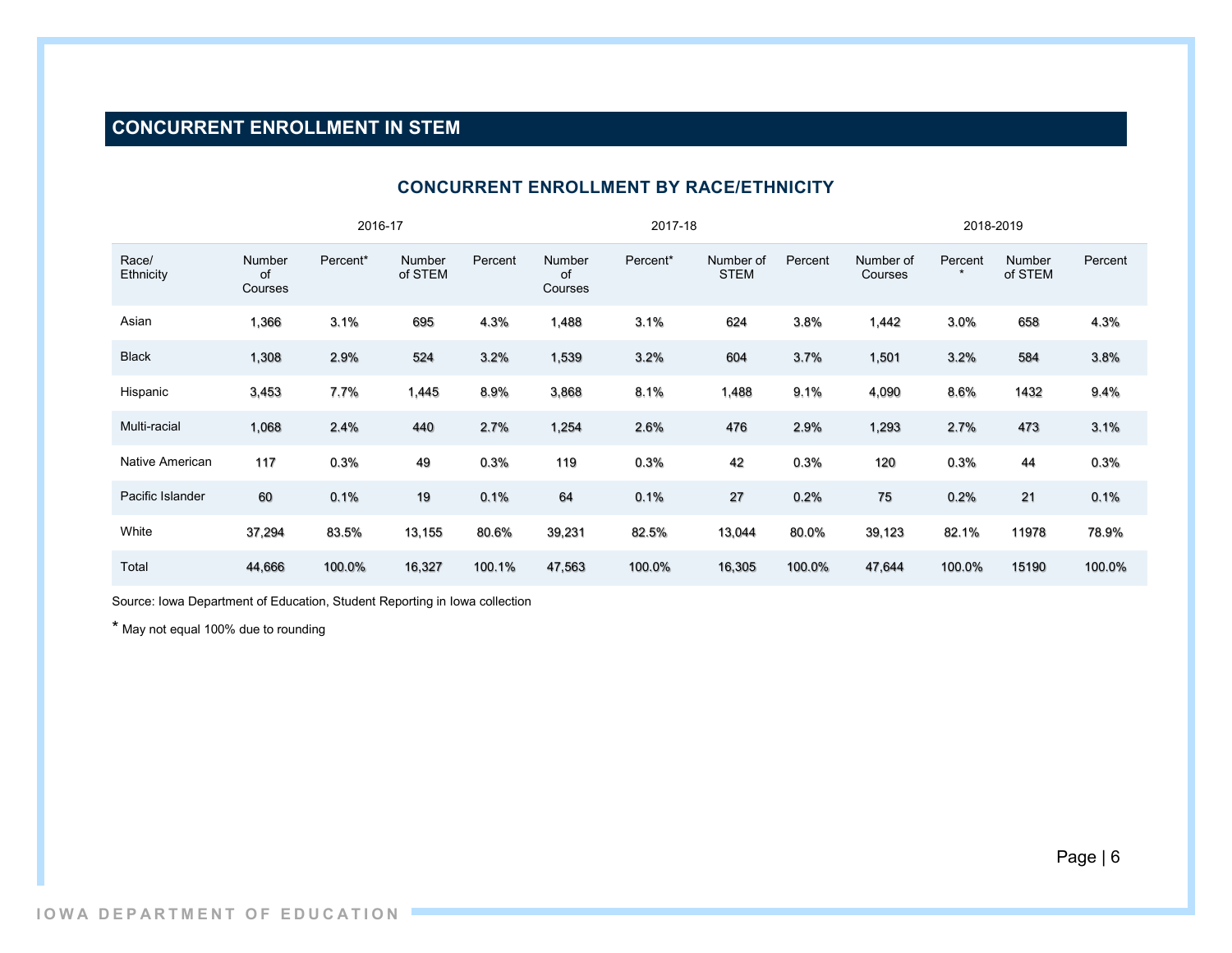#### **CONCURRENT ENROLLMENT BY GENDER**

|        |                      | 2016-17  | 2017-18                  |         |                         |          | 2018-19                            |         |                      |          |                                    |         |
|--------|----------------------|----------|--------------------------|---------|-------------------------|----------|------------------------------------|---------|----------------------|----------|------------------------------------|---------|
| Gender | Number of<br>Courses | Percent* | Number of<br><b>STEM</b> | Percent | Number<br>οf<br>Courses | Percent* | <b>Number</b><br>0f<br><b>STEM</b> | Percent | Number of<br>Courses | Percent* | <b>Number</b><br>of<br><b>STEM</b> | Percent |
| Female | 22,172               | 49.6%    | 7,253                    | 44.4%   | 24,016                  | 50.4%    | 7,426                              | 45.5%   | 24,371               | 51.2%    | 6,913                              | 45.5%   |
| Male   | 22,494               | 50.4%    | 9,074                    | 55.6%   | 23,637                  | 49.6%    | 8,879                              | 54.5%   | 23,273               | 48.8%    | 8,277                              | 54.5%   |
| Total  | 44,666               | 100.0%   | 16,327                   | 100.0%  | 47,653                  | 100.0%   | 16,305                             | 100.0%  | 47,644               | 100.0%   | 15.190                             | 100.0%  |

Source: Iowa Department of Education, Student Reporting in Iowa collection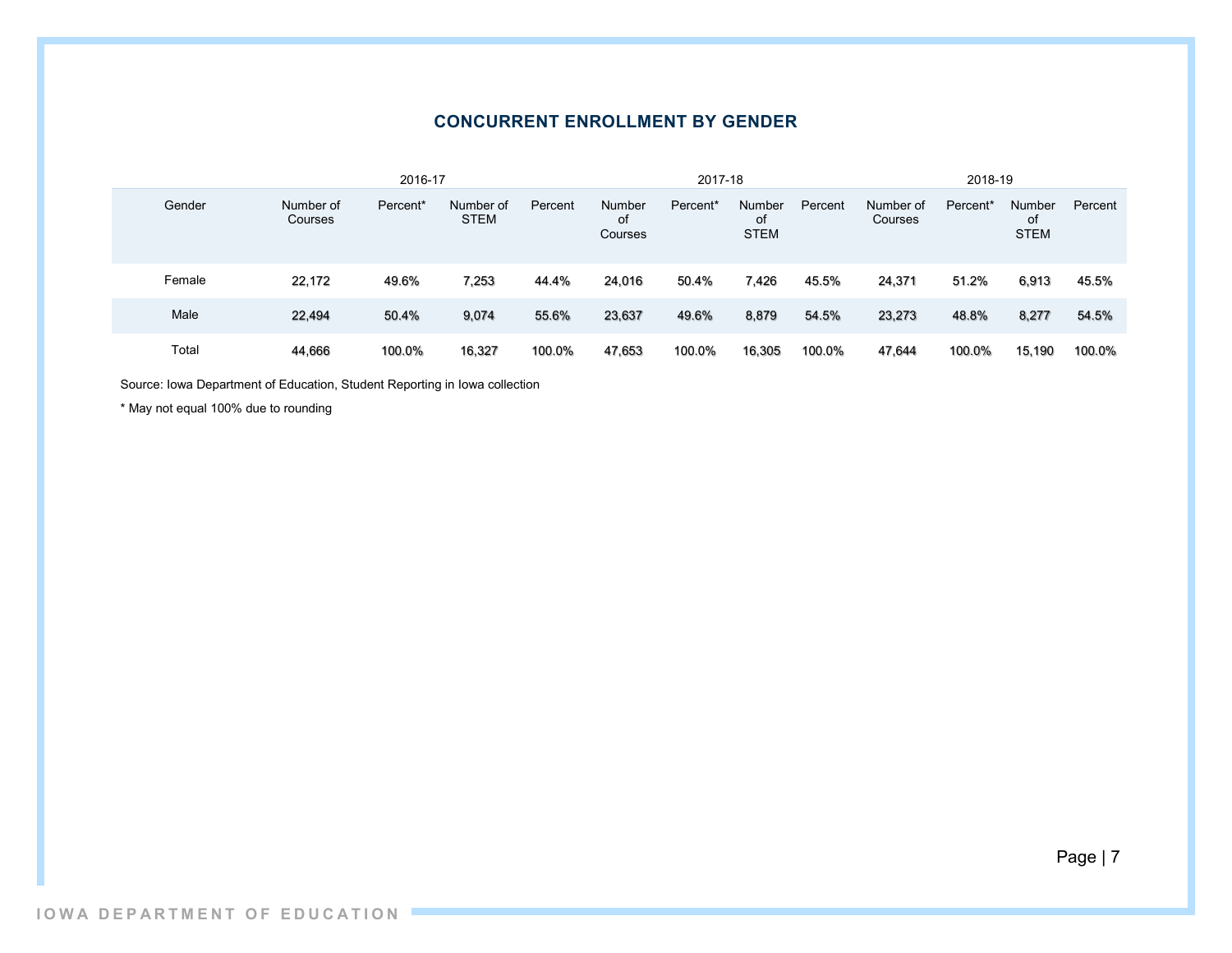# **POSTSECONDARY ENROLLMENT OPTIONS IN STEM**

|                    |                         | 2016-17  |                         |         |                          | 2017-18  |                          |         |                          | 2018-2019          |                          |         |
|--------------------|-------------------------|----------|-------------------------|---------|--------------------------|----------|--------------------------|---------|--------------------------|--------------------|--------------------------|---------|
| Race/<br>Ethnicity | Number<br>of<br>Courses | Percent* | Number<br>of STEM       | Percent | Number<br>οf<br>Courses  | Percent* | Number of<br><b>STEM</b> | Percent | Number of<br>Courses     | Percent<br>$\star$ | <b>Number</b><br>of STEM | Percent |
| Asian              | 156                     | 3.0%     | 74                      | 6.0%    | 86                       | 6.1%     | 50                       | 10.0%   | 72                       | 7.1%               | 43                       | 11.7%   |
| <b>Black</b>       | 45                      | 0.9%     | 11                      | 0.9%    | 14                       | 1.0%     | 8                        | 1.6%    | 8                        | 0.8%               | 1                        | 0.3%    |
| Hispanic           | 182                     | 3.5%     | 32                      | 2.6%    | 68                       | 4.8%     | 29                       | 5.8%    | 47                       | 4.6%               | 18                       | 4.9%    |
| Multi-racial       | 80                      | 1.6%     | 25                      | 2.0%    | 29                       | 2.1%     | 12                       | 2.4%    | 32                       | 3.2%               | 10                       | 2.7%    |
| Native American    | $\overline{7}$          | 0.1%     | $\overline{\mathbf{2}}$ | 0.2%    | $\overline{\phantom{a}}$ | 0.0%     | $\overline{\phantom{a}}$ | 0.0%    | $\overline{\phantom{0}}$ | 0.0%               | $\overline{\phantom{a}}$ | 0.0%    |
| Pacific Islander   | $\overline{2}$          | 0.0%     | $\mathbf{1}$            | 0.1%    | $\overline{1}$           | 0.1%     | $\overline{\phantom{a}}$ | 0.0%    | $\overline{\phantom{a}}$ | 0.0%               | $\overline{\phantom{a}}$ | 0.0%    |
| White              | 4,669                   | 90.8%    | 1,082                   | 88.2%   | 1,214                    | 86.0%    | 400                      | 80.2%   | 855                      | 84.3%              | 294                      | 80.3%   |
| Total              | 5,141                   | 100.0%   | 1,227                   | 100.0%  | 1,412                    | 100.0%   | 499                      | 100.0%  | 1,014                    | 100.0%             | 366                      | 100.0%  |

#### **POSTSECONDARY ENROLLMENT OPTIONS BY RACE/ETHNICITY**

Source: Iowa Department of Education, Student Reporting in Iowa collection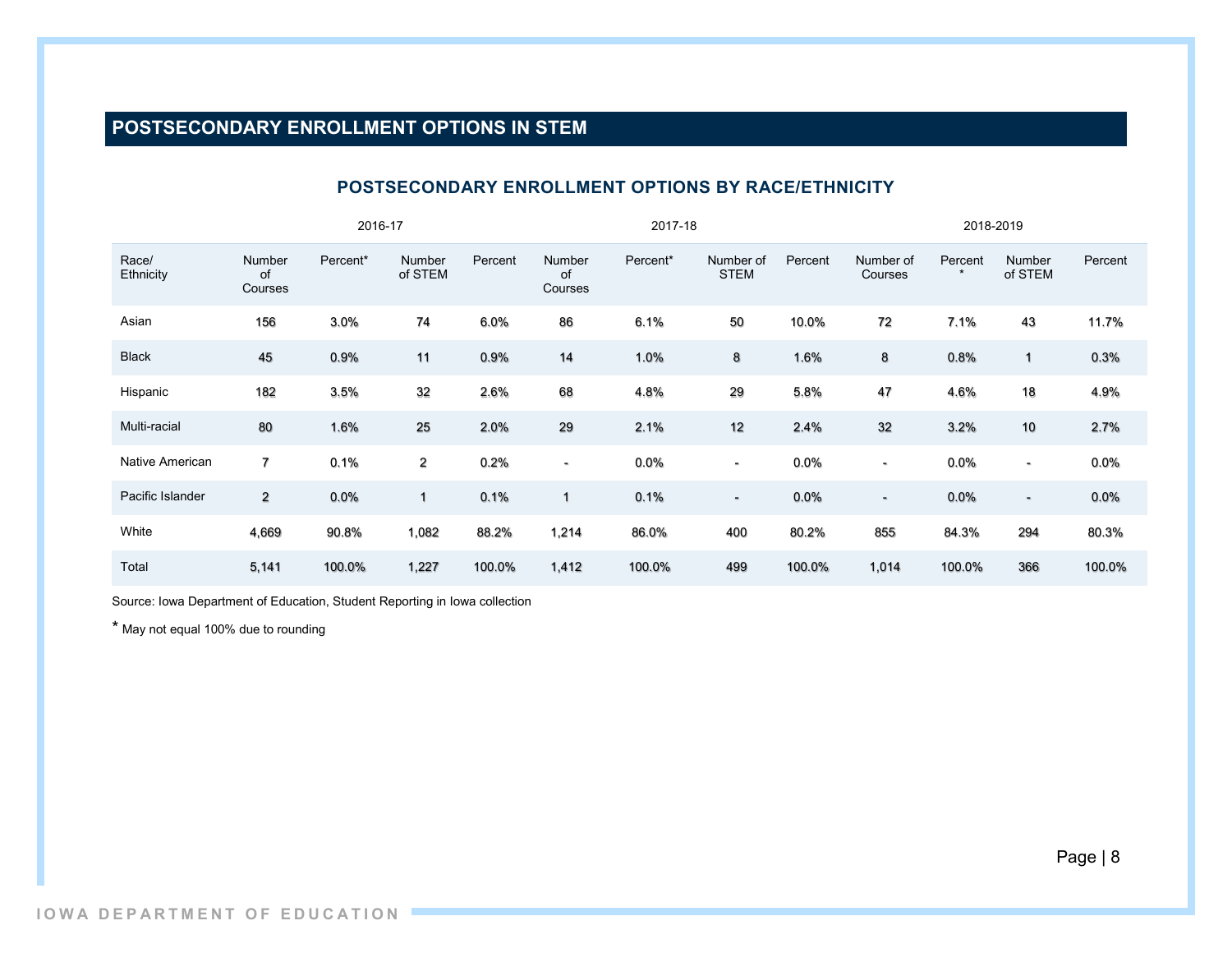#### **POSTSECONDARY ENROLLMENT OPTIONS BY GENDER**

|        |                      | 2016-17  |                          |         | 2017-18                 |          |                                    |         | 2018-19              |          |                                    |         |
|--------|----------------------|----------|--------------------------|---------|-------------------------|----------|------------------------------------|---------|----------------------|----------|------------------------------------|---------|
| Gender | Number of<br>Courses | Percent* | Number of<br><b>STEM</b> | Percent | Number<br>οf<br>Courses | Percent* | <b>Number</b><br>0f<br><b>STEM</b> | Percent | Number of<br>Courses | Percent* | <b>Number</b><br>of<br><b>STEM</b> | Percent |
| Female | 3,234                | 62.9%    | 696                      | 56.7%   | 850                     | 13.1%    | 260                                | 52.1%   | 595                  | 58.7%    | 155                                | 42.3%   |
| Male   | 1,907                | 37.1%    | 531                      | 43.3%   | 562                     | 86.9%    | 239                                | 47.9%   | 419                  | 41.3%    | 211                                | 57.7%   |
| Total  | 5,141                | 100.0%   | 1,227                    | 100.0%  | 1,412                   | 100.0%   | 499                                | 100.0%  | 1,014                | 100.0%   | 366                                | 100.0%  |

Source: Iowa Department of Education, Student Reporting in Iowa collection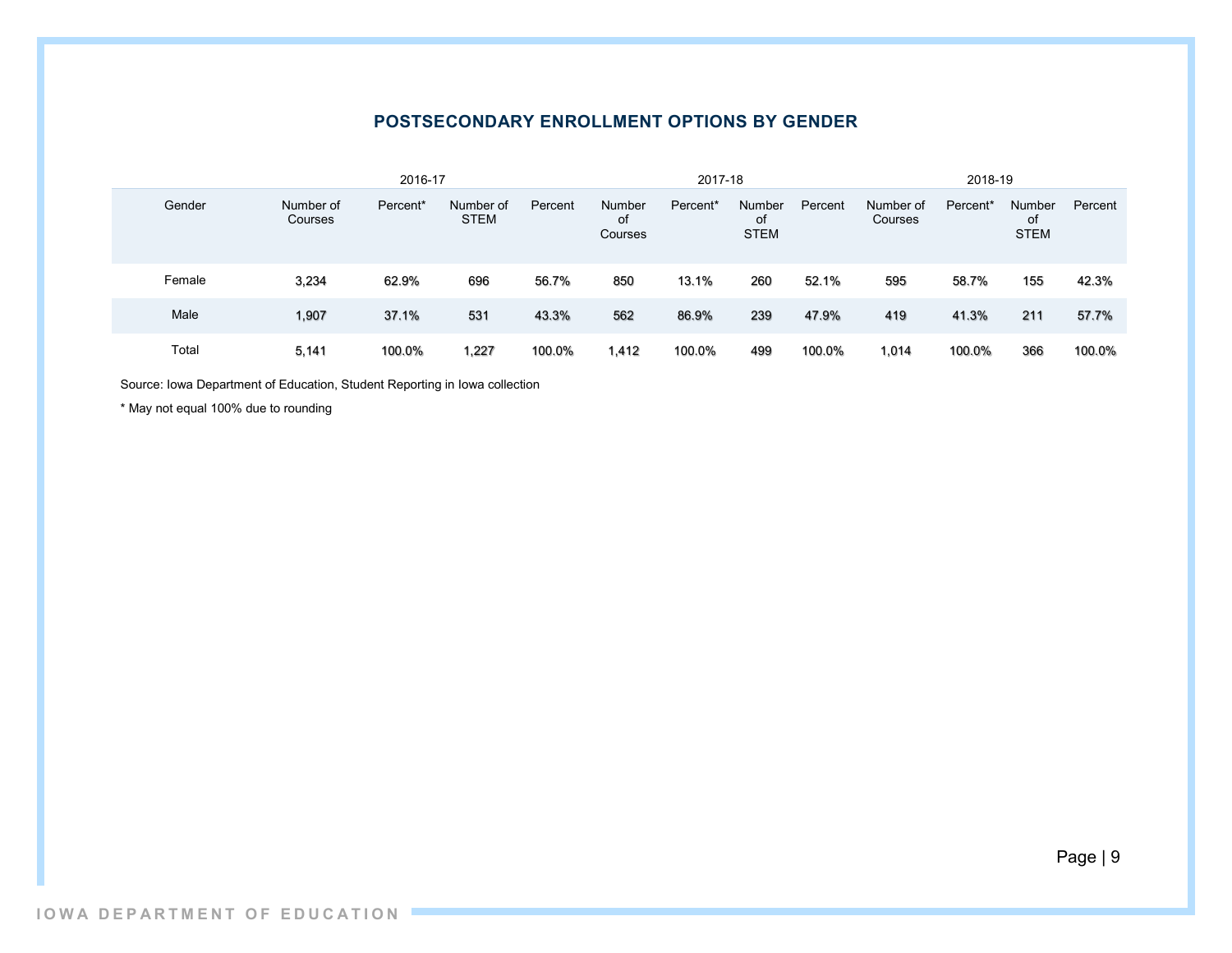# **IOWA STUDENT DEMOGRAPHIC INFORMATION**

#### **2018-19 K-12 ENROLLMENT BY GENDER**

| Gender | <b>Student Count</b> | Percent |
|--------|----------------------|---------|
| Female | 234,729              | 48.5%   |
| Male   | 248,862              | 51.5%   |
| Total  | 483,591              | 100%    |

#### **2018-19 K-12 ENROLLMENT BY RACE/ETHNICITY**

| Race/Ethnicity            | <b>Student Count</b> | Percent |
|---------------------------|----------------------|---------|
| African American/Black    | 30,732               | 6.4%    |
| American Indian           | 1,837                | 0.4%    |
| Asian                     | 12,280               | 2.5%    |
| Hawaiian/Pacific Islander | 1,507                | 0.3%    |
| Hispanic                  | 53,819               | 11.1%   |
| Multi-race                | 20,201               | 4.2%    |
| White                     | 363,215              | 75.1%   |
| Total                     | 483,591              | 100%    |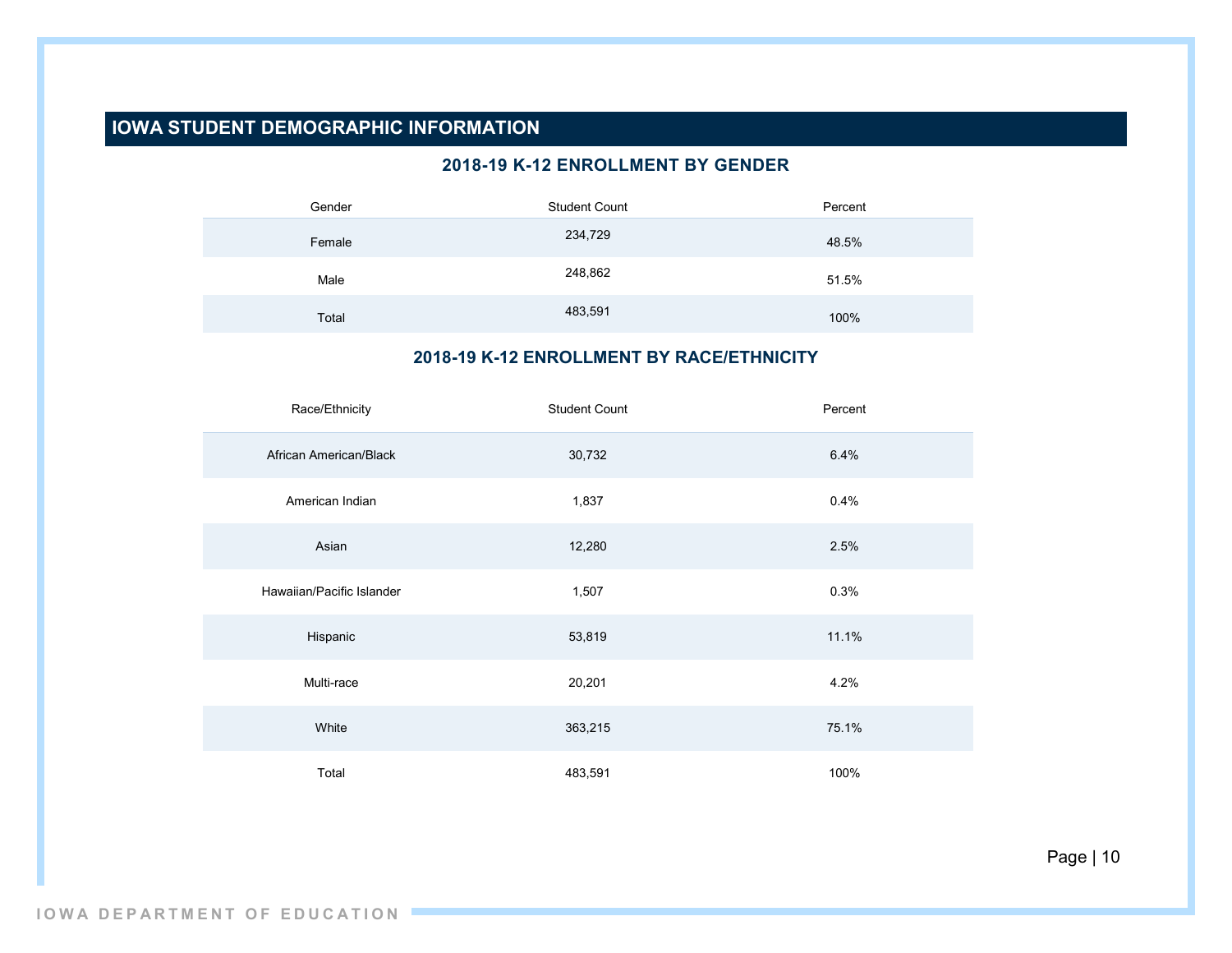# **FINDINGS AND RECOMMNEDATIONS**

#### **Findings**

This report provides information about enrollment patterns of students by race/ethnicity and gender in Senior Year Plus opportunities. Data contained in this report shows an increase in the overall enrollment trends for two of the three Senior Year Plus areas. The three-year trend, between 2016-17 and 2018-19, saw an overall increase in Advanced Placement (AP) and Concurrent Enrollment, while Postsecondary Enrollment Options (PSEO) enrollment declined. The drop in PESO is not surprising because of recent changes to PSEO programming that has impacted utilization of this opportunity by students.

This report also provides information about the pattern of student enrollment by race/ethnicity and gender in Science, Technology, Engineering, and Math (STEM) Senior Year Plus courses. Of the three areas, only AP saw an overall increase in STEM opportunities. Both Concurrent Enrollment and PSEO both saw an overall decline in STEM courses taken in 2018-19 from the prior year.

In AP STEM courses, all minority student groups, except Native American students, either remained the same or saw in an increase in the percent of STEM courses taken from 2017-18 to 2018-19. While the overall number of STEM Concurrent Courses declined, the percent of Asian, Black, Hispanic and Multi-racial students enrolling increased from 2016-17 to 2018-19.

When examining the gender difference of Senior Year Plus areas, mixed results are found. One positive finding is an overall increase in the number of female students enrolling in AP courses increased from 2016-17 to 2018-19. Additionally, the three-year trend shows a large increase in STEM AP course enrollment for female students. However, the year-to-year changes from 2017-18 to 2018-19, show a slight decline in the percent of female student enrollment in AP STEM courses. The three-year trend, between 2016-17 and 2018-19, shows increases in female enrollment in Concurrent STEM courses while the year-to-year enrollment had no change.

#### **Recommendations**

The largest component of the Senior Year Plus program are Concurrent Enrollment courses. This is due to the supplementary weighting incentive which was put in place to support college level course enrollment opportunities for Iowa students. While this incentive exists for Concurrent Enrollment, the additional weighted funding is not available for AP or PSEO courses. This lack of an incentive has an impact on overall enrollment in these course areas. In 2018-19, there were 47,644 Concurrent Enrollments course taken by Iowa students. This compares to 17,920 enrollments in AP courses and 1,014 enrollments in PSEO courses. Over time, both Concurrent Enrollment has continued to drop along with AP courses taken, while PSEO enrollment has declined.

Over the period covered in this report, Concurrent Enrollment has seen increases in course utilization overall as well as by multiple race/ethnic groups. In 2018-19, there was an overall decline in the STEM Concurrent Enrollment courses from the prior year and the three-year